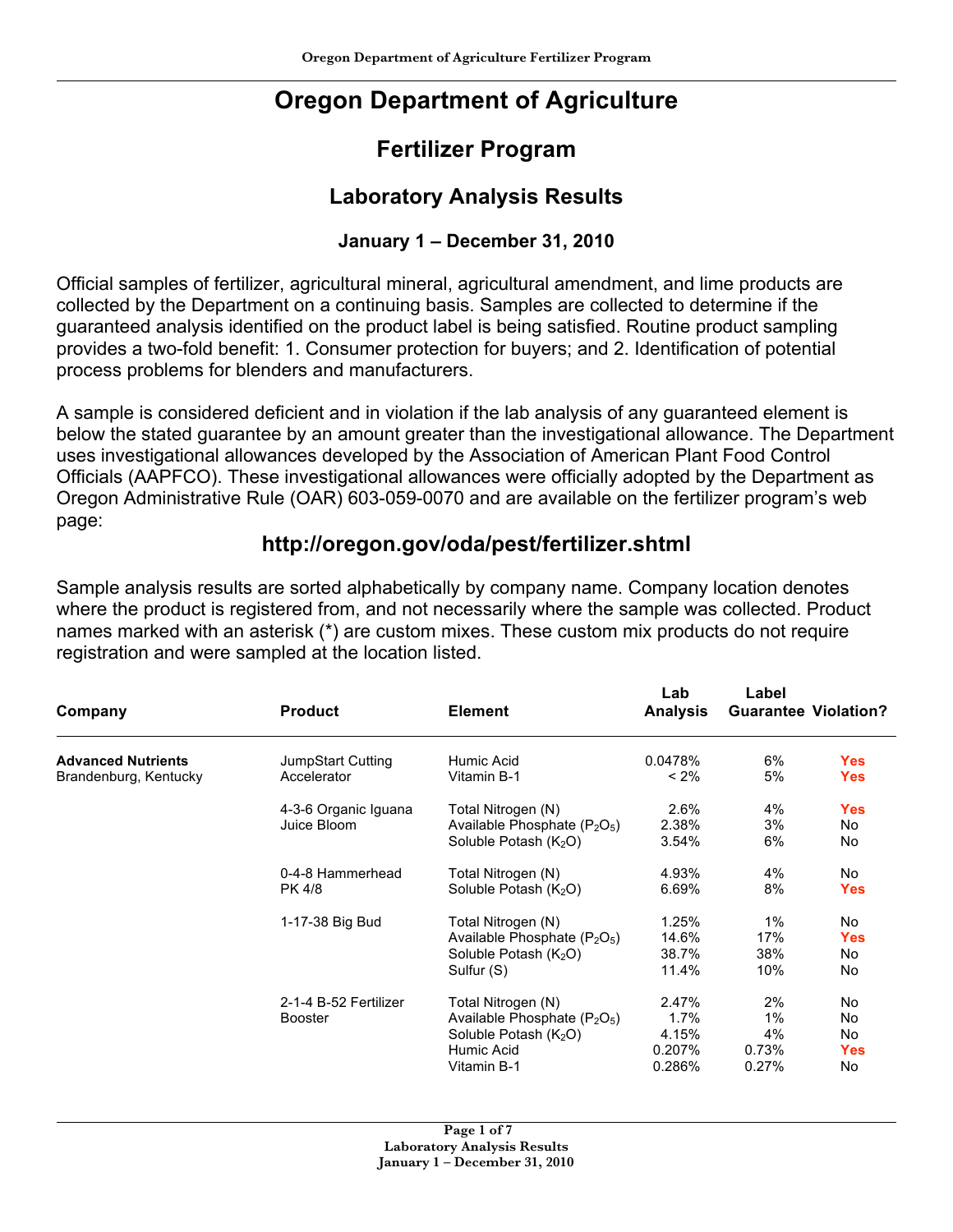| Company                                                                           | <b>Product</b>                                                                          | <b>Element</b>                                                                                                                                                                                                                                                                         | Lab<br><b>Analysis</b>                                                                                                                                  | Label                                                                                                                                                       | <b>Guarantee Violation?</b>                                                                                                                                |
|-----------------------------------------------------------------------------------|-----------------------------------------------------------------------------------------|----------------------------------------------------------------------------------------------------------------------------------------------------------------------------------------------------------------------------------------------------------------------------------------|---------------------------------------------------------------------------------------------------------------------------------------------------------|-------------------------------------------------------------------------------------------------------------------------------------------------------------|------------------------------------------------------------------------------------------------------------------------------------------------------------|
| <b>Advanced Nutrients</b><br>Brandenburg, Kentucky                                | 1-2-5 Kushie Kush                                                                       | Total Nitrogen (N)<br>Available Phosphate (P <sub>2</sub> O <sub>5</sub> )<br>Soluble Potash (K <sub>2</sub> O)                                                                                                                                                                        | 1.15%<br>0.94%<br>4.04%                                                                                                                                 | $1\%$<br>2%<br>5%                                                                                                                                           | No.<br><b>Yes</b><br><b>Yes</b>                                                                                                                            |
| <b>Agricultural Organics</b><br>Green Fields, South Australia                     | <b>Advanced Floriculture</b><br>1.356-0.122-1.205<br>Seafuel Bloom                      | Total Nitrogen (N)<br>Available Phosphate (P <sub>2</sub> O <sub>5</sub> )<br>Soluble Potash (K <sub>2</sub> O)<br>Calcium (Ca)<br>Magnesium (Mg)<br>Sulfur (S)<br>Boron (B)<br>Cobalt (Co)<br>Copper (Cu)<br>Iron (Fe)<br>Manganese (Mn)<br>Molybdenum (Mo)<br>Zinc(Zn)<br>Humic Acid | 0.896%<br>0.436%<br>0.704%<br>0.29%<br>0.0462%<br>0.1483%<br>0.00068%<br>0.00003%<br>0.00004%<br>0.00314%<br>0.00014%<br>0.00003%<br>0.00122%<br>0.475% | 1.356%<br>0.122%<br>1.205%<br>0.1034%<br>0.10967%<br>0.14367%<br>0.00153%<br>0.00003%<br>0.00003%<br>0.00956%<br>0.00093%<br>0.00003%<br>0.00533%<br>0.075% | No<br>No<br><b>Yes</b><br>No<br><b>Yes</b><br>No<br><b>Yes</b><br>No<br>No<br><b>Yes</b><br><b>Yes</b><br>No<br><b>Yes</b><br>No                           |
|                                                                                   | <b>Advanced Floriculture</b><br>0.17-0.027-3.278<br>Seaweed Bloom                       | Total Nitrogen (N)<br>Available Phosphate (P <sub>2</sub> O <sub>5</sub> )<br>Soluble Potash (K <sub>2</sub> O)<br>Calcium (Ca)<br>Magnesium (Mg)<br>Sulfur (S)<br>Boron (B)<br>Cobalt (Co)<br>Copper (Cu)<br>Iron (Fe)<br>Manganese (Mn)<br>Molybdenum (Mo)<br>Zinc(Zn)               | 0.17%<br>0.06%<br>1.33%<br>0.0438%<br>0.0432%<br>0.0377%<br>0.00027%<br>0.00003%<br>0.00008%<br>0.00014%<br>0.00003%<br>0.00003%<br>0.0002%             | 0.17%<br>0.027%<br>3.278%<br>0.13%<br>0.093%<br>0.092%<br>0.00084%<br>0.00005%<br>0.00005%<br>0.00068%<br>0.00079%<br>0.00005%<br>0.01259%                  | No<br>No<br><b>Yes</b><br><b>Yes</b><br><b>Yes</b><br><b>Yes</b><br><b>Yes</b><br><b>Yes</b><br>No<br><b>Yes</b><br><b>Yes</b><br><b>Yes</b><br><b>Yes</b> |
| Agrium Advanced Technologies 2-0-0 EZ20 Essential<br>(US) Inc.<br>Reese, Michigan | Zinc                                                                                    | Total Nitrogen (N)<br>Sulfur (S)<br>Zinc(Zn)                                                                                                                                                                                                                                           | 2.76%<br>14.1%<br>29.8%                                                                                                                                 | 2%<br>14%<br>20%                                                                                                                                            | No<br>No<br>No                                                                                                                                             |
| <b>Allied Imports</b><br>South Lake Tahoe, California                             | Ultra Yield BroadMan 20<br>House & Garden Van<br>De Zwaan 0-7-5.8<br><b>Top Booster</b> | Sulfur (S)<br>Manganese (Mn)<br>Available Phosphate (P <sub>2</sub> O <sub>5</sub> )<br>Soluble Potash (K <sub>2</sub> O)                                                                                                                                                              | 13.6%<br>24.5%<br>7.07%<br>6.85%                                                                                                                        | 12%<br>20%<br>7%<br>5.8%                                                                                                                                    | No<br>No<br>No<br>No                                                                                                                                       |
| Aurora Innovations, Inc.<br>Eugene, Oregon                                        | Roots Organics by<br>Aurora Innovations<br>0.5-2-1.5 Buddha Bloom                       | Total Nitrogen (N)<br>Available Phosphate (P <sub>2</sub> O <sub>5</sub> )<br>Soluble Potash (K <sub>2</sub> O)<br>Calcium (Ca)<br>Humic Acid                                                                                                                                          | 0.681%<br>2.3%<br>1.57%<br>2.48%<br>0.64%                                                                                                               | 0.5%<br>2%<br>1.5%<br>1%<br>0.25%                                                                                                                           | No<br>No<br>No<br>No<br>No                                                                                                                                 |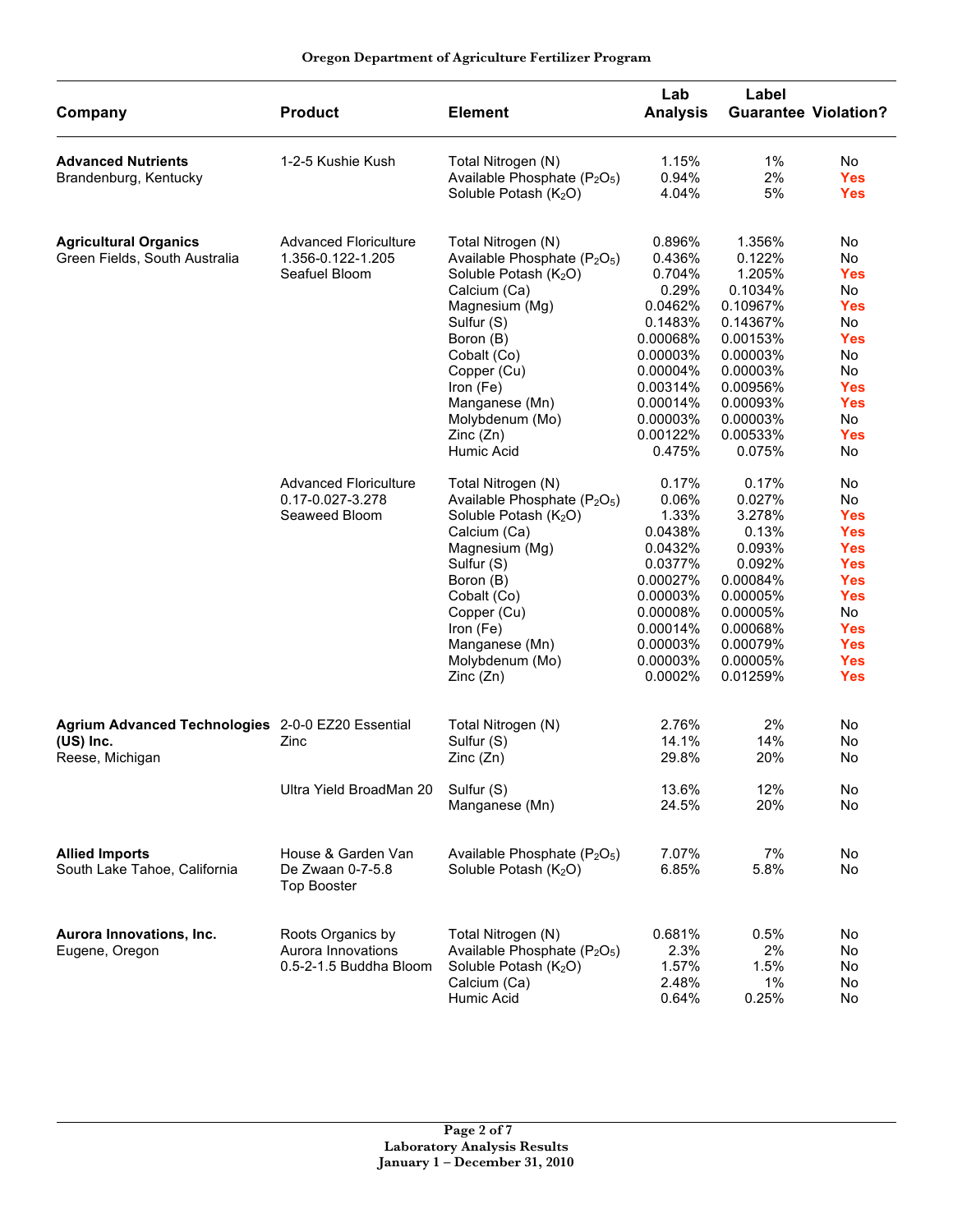| Company                          | <b>Product</b>                          | <b>Element</b>                                              | Lab<br><b>Analysis</b> | Label       | <b>Guarantee Violation?</b> |
|----------------------------------|-----------------------------------------|-------------------------------------------------------------|------------------------|-------------|-----------------------------|
| Aurora Innovations, Inc.         | Aurora innovations                      | Total Nitrogen (N)                                          | 2.05%                  | 1.5%        | No                          |
| Eugene, Oregon                   | Soul Synthetics                         | Available Phosphate (P <sub>2</sub> O <sub>5</sub> )        | 4.61%                  | 4.5%        | No                          |
|                                  | 1.5-4.5-3 Bloom                         | Soluble Potash (K <sub>2</sub> O)                           | 5.23%                  | 3%          | No                          |
|                                  |                                         | Calcium (Ca)                                                | 1.18%                  | 1%          | No                          |
|                                  |                                         | Magnesium (Mg)                                              | 0.933%                 | 0.75%       | No                          |
|                                  |                                         | Iron (Fe)                                                   | 0.105%                 | 0.1%        | No                          |
|                                  |                                         | Humic Acid                                                  | 0.825%                 | 0.25%       | No                          |
|                                  | Aurora Innovations                      | Total Nitrogen (N)                                          | 0.624%                 | 0.5%        | No                          |
|                                  | Soul Synthetics                         | Available Phosphate (P <sub>2</sub> O <sub>5</sub> )        | 3.04%                  | 2.5%        | No                          |
|                                  | 0.5-2.5-1.5 Infinity                    | Soluble Potash (K <sub>2</sub> O)                           | 1.5%                   | 1.83%       | No                          |
|                                  |                                         | Calcium (Ca)                                                | 0.762%                 | $1\%$       | No                          |
|                                  |                                         | Magnesium (Mg)                                              | 0.28%                  | 0.5%        | No                          |
|                                  |                                         | Iron (Fe)                                                   | 0.114%                 | 0.1%        | No                          |
|                                  | Roots Organics by                       | Total Nitrogen (N)                                          | 8.67%                  | 9%          | No                          |
|                                  | Aurora Innovations                      | Available Phosphate (P <sub>2</sub> O <sub>5</sub> )        | 4.16%                  | 3%          | No                          |
|                                  | 9-3-1 Nitro Bat Guano                   | Soluble Potash (K <sub>2</sub> O)                           | 1.91%                  | $1\%$       | No                          |
|                                  |                                         | Calcium (Ca)                                                | 6.89%                  | 2%          | No                          |
|                                  | Roots Organics by                       | Total Nitrogen (N)                                          | 15.1%                  | 15.5%       | No                          |
|                                  | Aurora Innovations                      | Available Phosphate (P <sub>2</sub> O <sub>5</sub> )        | 2.3%                   | $1\%$       | No                          |
|                                  | 15.5-1-1 SuperNitro<br><b>Bat Guano</b> | Soluble Potash (K <sub>2</sub> O)                           | 0.686%                 | 1%          | No                          |
| <b>Botanicare</b>                | Pure 1-5-4 + 6% Ca                      | Total Nitrogen (N)                                          | 3.03%                  | $1\%$       | No                          |
| Chandler, Arizona                | Natural and Organic                     | Available Phosphate (P <sub>2</sub> O <sub>5</sub> )        | 5.12%                  | 5%          | No                          |
|                                  | <b>Plant Food Granular</b>              | Soluble Potash (K <sub>2</sub> O)                           | 3.84%                  | 4%          | No                          |
|                                  | <b>Bloom Formula</b>                    | Calcium (Ca)                                                | 11.1%                  | 6%          | No                          |
|                                  |                                         | Humic Acid                                                  | 3.72%                  | 2%          | No                          |
|                                  | Pure 6-6-5 + 8% Ca                      | Total Nitrogen (N)                                          | 5.57%                  | 6%          | No                          |
|                                  | Natural and Organic                     | Available Phosphate (P <sub>2</sub> O <sub>5</sub> )        | 5.33%                  | 6%          | No                          |
|                                  | <b>Plant Food Granular</b>              | Soluble Potash (K <sub>2</sub> O)                           | 4.77%                  | 5%          | No                          |
|                                  | Grow Formula                            | Calcium (Ca)                                                | 7.62%                  | 8%          | No                          |
|                                  |                                         | Humic Acid                                                  | 6.81%                  | 3%          | No                          |
|                                  |                                         |                                                             |                        |             |                             |
|                                  | Sweet Grape All Natural                 | Magnesium (Mg)                                              | 1.53%                  | 1.5%        | No                          |
|                                  | <b>Mineral Supplement</b>               | Sulfur (S)                                                  | 2%                     | 2%          | No                          |
|                                  |                                         |                                                             |                        |             |                             |
| Clayton's Calcium, Inc.          | Clayton's Calcium Inc.                  | Calcium (Ca)                                                | 41.8%                  | 38%         | No                          |
| Parma, Idaho                     | 4 X6                                    | Calcium Carbonate (CaCO <sub>3</sub> )<br>Calcium Carbonate | 104%<br>108%           | 96%<br>None | No<br><b>Yes</b>            |
|                                  |                                         | Equivalent (CCE)                                            |                        |             |                             |
|                                  |                                         | % Passing 100 Mesh Sieve                                    | 8.3%                   | None        | <b>Yes</b>                  |
|                                  |                                         | % Passing 40 Mesh Sieve                                     | 10.1%                  | None        | <b>Yes</b>                  |
|                                  |                                         | % Passing 20 Mesh Sieve                                     | 11.8%                  | None        | <b>Yes</b>                  |
|                                  |                                         | % Passing 10 Mesh Sieve                                     | 31.5%                  | None        | <b>Yes</b>                  |
|                                  |                                         | Lime Score                                                  | 18.35                  | None        | <b>Yes</b>                  |
|                                  |                                         | Moisture (Maximum)                                          | 0.22%                  | < 1.5%      | No                          |
|                                  |                                         |                                                             |                        |             |                             |
| <b>Conscious Earthworks, LLC</b> | Vital Earth's 9-3-1 Bat                 | Total Nitrogen (N)                                          | 6.04%                  | 9%          | <b>Yes</b>                  |
| Phoenix, Oregon                  | Guano High Nitrogen                     | Available Phosphate (P <sub>2</sub> O <sub>5</sub> )        | 3.7%                   | 3%          | No                          |
|                                  |                                         | Soluble Potash (K2O)                                        | 1.95%                  | 1%          | No                          |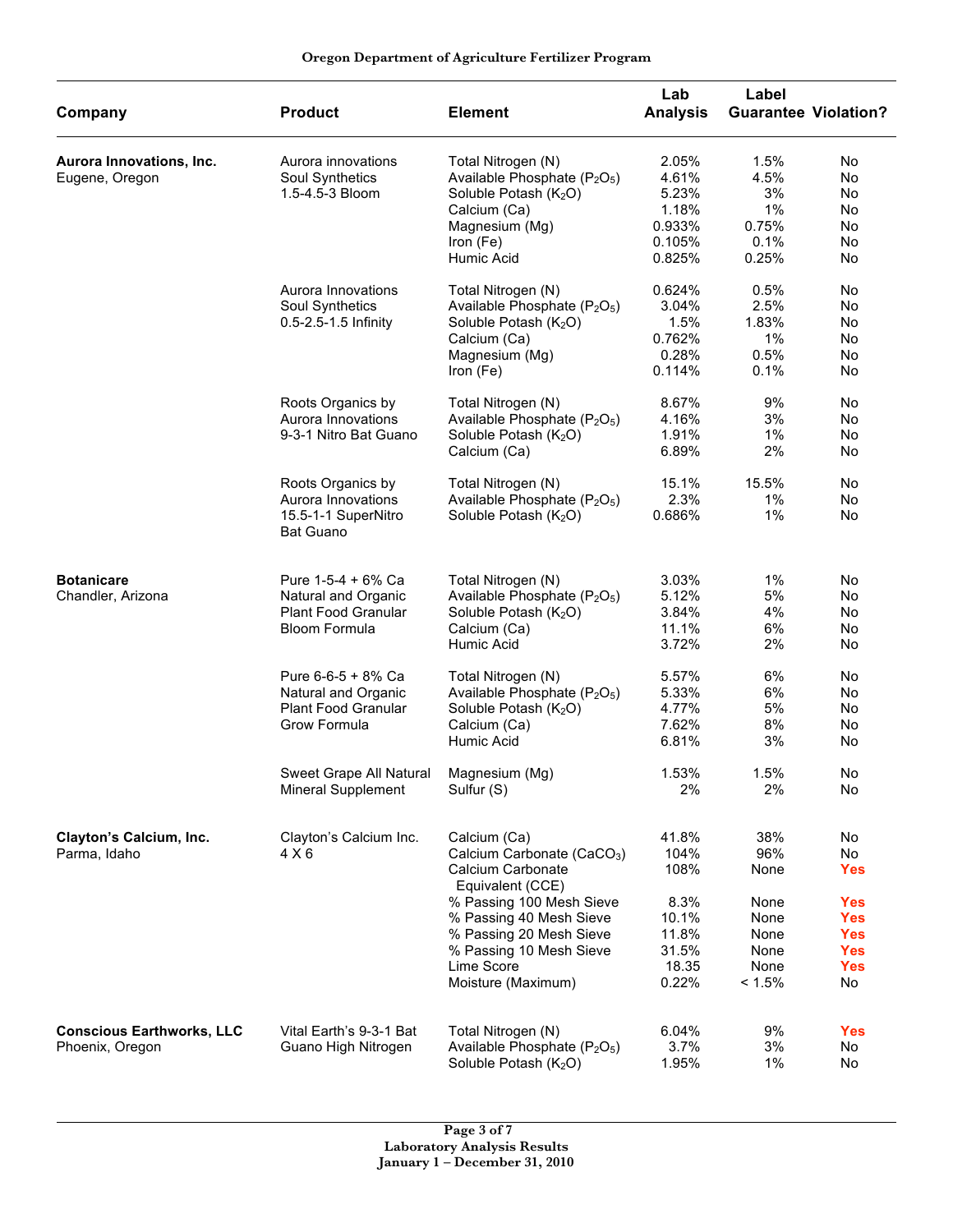#### **Oregon Department of Agriculture Fertilizer Program**

| Company                                                 | <b>Product</b>                                                                       | <b>Element</b>                                                                                                                                                                         | Lab<br><b>Analysis</b>                                                        | Label<br><b>Guarantee Violation?</b>                         |                                               |
|---------------------------------------------------------|--------------------------------------------------------------------------------------|----------------------------------------------------------------------------------------------------------------------------------------------------------------------------------------|-------------------------------------------------------------------------------|--------------------------------------------------------------|-----------------------------------------------|
| <b>Crop Production Services</b><br>Greeley, Colorado    | Green Velvet<br>$24.9 - 5.1 - 15.1 + 2.5S$                                           | Total Nitrogen (N)<br>Available Phosphate (P <sub>2</sub> O <sub>5</sub> )<br>Soluble Potash (K <sub>2</sub> O)<br>Sulfur (S)                                                          | 23.7%<br>7.18%<br>14.3%<br>2.57%                                              | 24.9%<br>5.1%<br>15.1%<br>2.5%                               | <b>Yes</b><br>No<br>No<br>No                  |
|                                                         | <b>Green Velvet</b><br>$25 - 5.1 - 14.9 + 2.5S$ with<br>30% Slow Release<br>Nitrogen | Total Nitrogen (N)<br>Available Phosphate (P <sub>2</sub> O <sub>5</sub> )<br>Soluble Potash (K <sub>2</sub> O)<br>Sulfur (S)                                                          | 23.7%<br>5.71%<br>15.3%<br>2.44%                                              | 25%<br>5.1%<br>14.9%<br>2.5%                                 | <b>Yes</b><br>No<br>No<br>No                  |
| <b>Cutting Edge Solutions</b><br>Santa Rosa, California | Mag-Amped                                                                            | Magnesium (Mg)<br>Sulfur (S)                                                                                                                                                           | 1.27%<br>1.39%                                                                | $1\%$<br>4%                                                  | No.<br><b>Yes</b>                             |
|                                                         |                                                                                      | 0-0-2 Uncle John's Blend Available Phosphate $(P_2O_5)$                                                                                                                                | 2.96%                                                                         | 2%                                                           | No                                            |
|                                                         | Solar Gaia                                                                           | Magnesium (Mg)<br>Humic Acid                                                                                                                                                           | 0.539%<br>0.007%                                                              | 0.5%<br>0.05%                                                | No<br><b>Yes</b>                              |
| Down to Earth Distributors, Inc.<br>Eugene, Oregon      | 10-6-2 Bat Guano All<br><b>Natural Fertilizer</b>                                    | Total Nitrogen (N)<br>Available Phosphate (P <sub>2</sub> O <sub>5</sub> )<br>Soluble Potash (K <sub>2</sub> O)                                                                        | 9.73%<br>5.33%<br>1.85%                                                       | 10%<br>6%<br>2%                                              | No<br>No<br>No                                |
| <b>Emerald Triangle</b><br>Fortuna, California          | 0-0-3 Snow Storm Ultra<br>Potassium Supplement                                       | Soluble Potash $(K_2O)$                                                                                                                                                                | 2.95%                                                                         | 3%                                                           | No                                            |
| ENP, Inc.<br>Mendota, Illinois                          | Age Old 12-6-6 Grow                                                                  | Total Nitrogen (N)<br>Available Phosphate (P <sub>2</sub> O <sub>5</sub> )<br>Soluble Potash (K <sub>2</sub> O)<br>Boron (B)<br>Copper (Cu)<br>Iron (Fe)<br>Manganese (Mn)<br>Zinc(Zn) | 12.8%<br>6.07%<br>6.32%<br>0.0195%<br>0.0613%<br>0.106%<br>0.0494%<br>0.0596% | 12%<br>6%<br>6%<br>0.02%<br>0.05%<br>0.1%<br>0.05%<br>0.05%  | No<br>No<br>No<br>No<br>No<br>No<br>No<br>No  |
|                                                         | Age Old Organics<br>Humic 12 12% Humic<br><b>Acid Concentrate</b>                    | Humic Acid                                                                                                                                                                             | 12%                                                                           | 3.18%                                                        | <b>Yes</b>                                    |
| Fox Farm Soil & Fertilizer Co.<br>Arcata, California    | 9-50-10 Cha Ching                                                                    | Total Nitrogen (N)<br>Available Phosphate (P <sub>2</sub> O <sub>5</sub> )<br>Soluble Potash $(K_2O)$<br>Boron (B)<br>Copper (Cu)<br>Iron (Fe)<br>Manganese (Mn)<br>Zinc(Zn)           | 10.3%<br>51.7%<br>9.33%<br>0.0221%<br>0.108%<br>0.133%<br>0.551%<br>0.674%    | 9%<br>50%<br>10%<br>0.02%<br>0.05%<br>0.1%<br>0.05%<br>0.05% | No<br>No.<br>No<br>No<br>No<br>No<br>No<br>No |
| GH Inc.<br>Sebastopol, California                       | 0-0-1 Diamond Black<br>Liquid Humic Acids                                            | Soluble Potash $(K_2O)$<br>Humic Acid                                                                                                                                                  | 1.5%<br>13%                                                                   | $1\%$<br>6%                                                  | No<br>No                                      |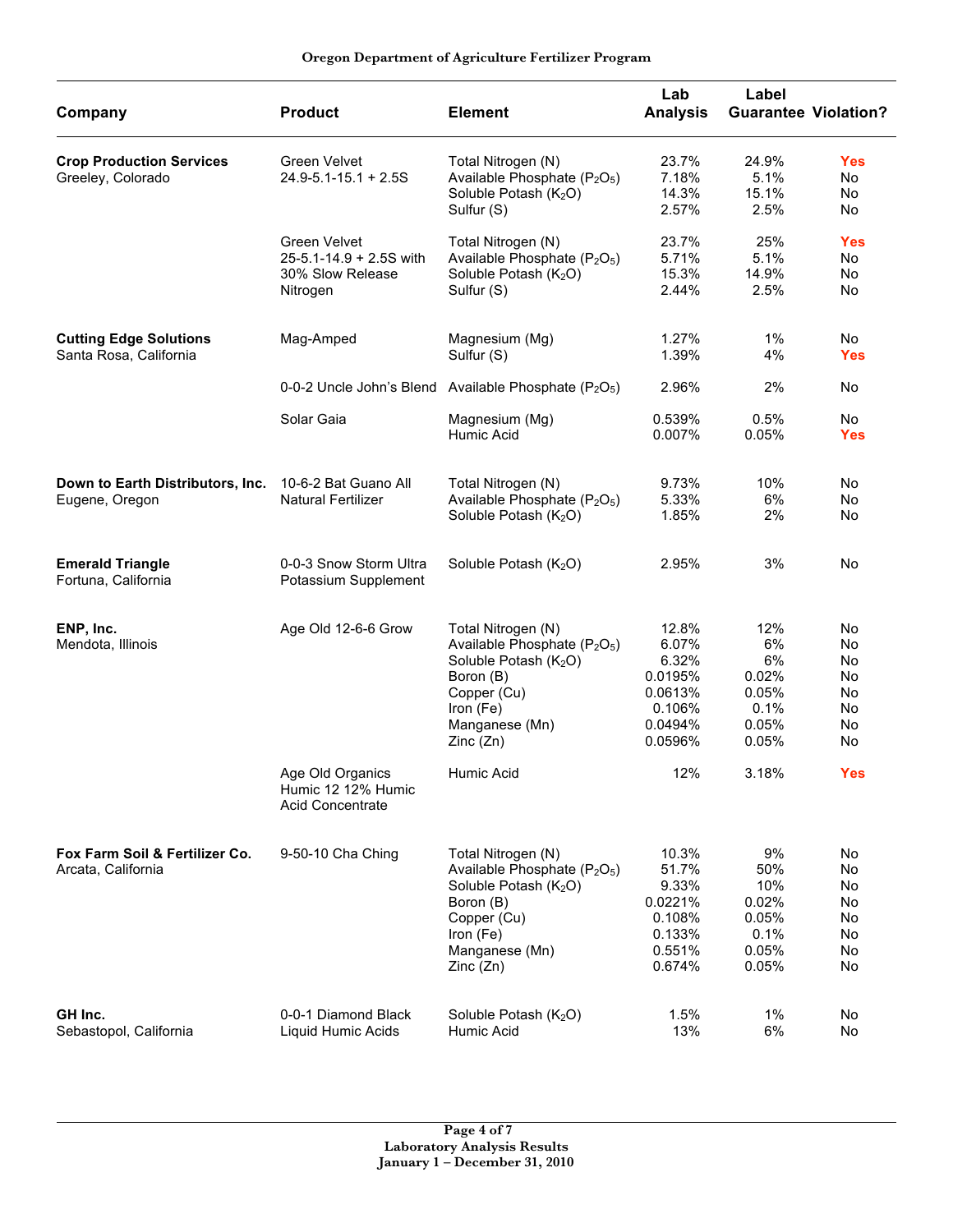| Oregon Department of Agriculture Fertilizer Program |  |
|-----------------------------------------------------|--|
|-----------------------------------------------------|--|

| Company                                                 | <b>Product</b>                                                                       | <b>Element</b>                                       | Lab<br><b>Analysis</b> | Label<br><b>Guarantee Violation?</b> |            |
|---------------------------------------------------------|--------------------------------------------------------------------------------------|------------------------------------------------------|------------------------|--------------------------------------|------------|
| GH Inc.                                                 | General Hydroponics                                                                  | Total Nitrogen (N)                                   | 7.11%                  | 7%                                   | No         |
| Sebastopol, California                                  | 7-4-10 Flora Nova Grow                                                               | Available Phosphate (P <sub>2</sub> O <sub>5</sub> ) | 4.73%                  | 4%                                   | No         |
|                                                         | One-Part Plant Food                                                                  | Soluble Potash (K <sub>2</sub> O)                    | 11.9%                  | 10%                                  | No         |
|                                                         |                                                                                      | Calcium (Ca)                                         | 4.34%                  | 4%                                   | No         |
|                                                         |                                                                                      | Magnesium (Mg)                                       | 1.42%                  | 1.5%                                 | No         |
|                                                         |                                                                                      | Sulfur (S)                                           | 2.46%                  | 2%                                   | No         |
|                                                         |                                                                                      | Boron (B)                                            | 0.0154%                | 0.01%                                | No         |
|                                                         |                                                                                      | Cobalt (Co)                                          | 0.0022%                | 0.002%                               | No         |
|                                                         |                                                                                      | Copper (Cu)                                          | 0.0082%                | 0.01%                                | No         |
|                                                         |                                                                                      | Iron (Fe)                                            | 0.106%                 | 0.1%                                 | No         |
|                                                         |                                                                                      | Manganese (Mn)                                       | 0.0261%                | 0.03%                                | No         |
|                                                         |                                                                                      | Molybdenum (Mo)                                      | 0.00251%               | 0.003%                               | No         |
|                                                         |                                                                                      | Zinc(Zn)                                             | 0.012%                 | 0.02%                                | <b>No</b>  |
|                                                         |                                                                                      | Humic Acid                                           | 0.02%                  | 0.01%                                | <b>Yes</b> |
|                                                         |                                                                                      | Citric Acid                                          | 0.2%                   | 3%                                   | <b>Yes</b> |
|                                                         | <b>General Organics</b>                                                              | Total Nitrogen (N)                                   | 2.37%                  | 2%                                   | No         |
|                                                         | <b>BioThrive Vegan Plant</b>                                                         | Available Phosphate (P <sub>2</sub> O <sub>5</sub> ) | 4.36%                  | 4%                                   | No         |
|                                                         | Food 2-4-4 Bloom                                                                     | Soluble Potash (K <sub>2</sub> O)                    | 3.69%                  | 4%                                   | No         |
|                                                         |                                                                                      | Magnesium (Mg)                                       | 0.513%                 | 0.05%                                | No         |
|                                                         |                                                                                      | Boron (B)                                            | 0.0148%                | 0.01%                                | No         |
|                                                         |                                                                                      | Copper (Cu)                                          | 0.00656%               | 0.01%                                | No         |
|                                                         |                                                                                      | Iron (Fe)                                            | 0.119%                 | 0.1%                                 | No         |
|                                                         |                                                                                      | Manganese (Mn)                                       | 0.0258%                | 0.03%                                | No         |
|                                                         |                                                                                      | Molybdenum (Mo)                                      | 0.00237%               | 0.002%                               | No         |
|                                                         |                                                                                      | Zinc(Zn)                                             | 0.012%                 | 0.01%                                | No         |
|                                                         |                                                                                      | Humic Acid                                           | 0.816%                 | 0.2%                                 | No         |
| <b>Green Air Products</b>                               | Bio-Genesis 0-0-1                                                                    | Soluble Potash (K <sub>2</sub> O)                    | 1.38%                  | 1%                                   | No         |
| Gresham, Oregon                                         | <b>Mineral Matrix</b>                                                                | Magnesium (Mg)                                       | 0.709%                 | 0.5%                                 | No         |
|                                                         |                                                                                      | Sulfur (S)                                           | 3.46%                  | 3%                                   | No         |
|                                                         |                                                                                      | Boron (B)                                            | 0.0231%                | 0.02%                                | No         |
|                                                         |                                                                                      | Copper (Cu)                                          | 0.434%                 | 0.05%                                | <b>No</b>  |
|                                                         |                                                                                      | Iron (Fe)                                            | 1.72%                  | 2%                                   | <b>Yes</b> |
|                                                         |                                                                                      | Manganese (Mn)                                       | 2.05%                  | 2%                                   | No         |
|                                                         |                                                                                      | Molybdenum (Mo)                                      | 0.00165%               | 0.005%                               | <b>Yes</b> |
|                                                         |                                                                                      | Zinc(Zn)                                             | 2.68%                  | 3%                                   | <b>Yes</b> |
|                                                         |                                                                                      |                                                      |                        |                                      |            |
| <b>Humboldt Nutrients, LLC</b>                          | 1-3-4 Sea Mag                                                                        | Total Nitrogen (N)                                   | 0.73%                  | 1%                                   | No         |
| Eureka, California                                      |                                                                                      | Available Phosphate (P <sub>2</sub> O <sub>5</sub> ) | 3.26%                  | 3%                                   | No         |
|                                                         |                                                                                      | Soluble Potash $(K_2O)$                              | 4%                     | 4%                                   | No         |
|                                                         |                                                                                      | Magnesium (Mg)                                       | 1.57%                  | 1.5%                                 | No         |
|                                                         |                                                                                      | Humic Acid                                           | 0.325%                 | 1%                                   | Yes        |
| <b>Hydrodynamics International</b><br>Lansing, Michigan | Europonic FossilFuel<br>Liquid Humic Acids for<br>Foliar and Root Application        | Humic Acid                                           | 1.29%                  | 10%                                  | <b>Yes</b> |
| J. R. Simplot Company<br>Lathrop, California            | PHT B. A. Humus - D. C. Humic Acid<br>Fertilizer Compatible<br><b>Granular Humus</b> |                                                      | 48.2%                  | 70%                                  | <b>Yes</b> |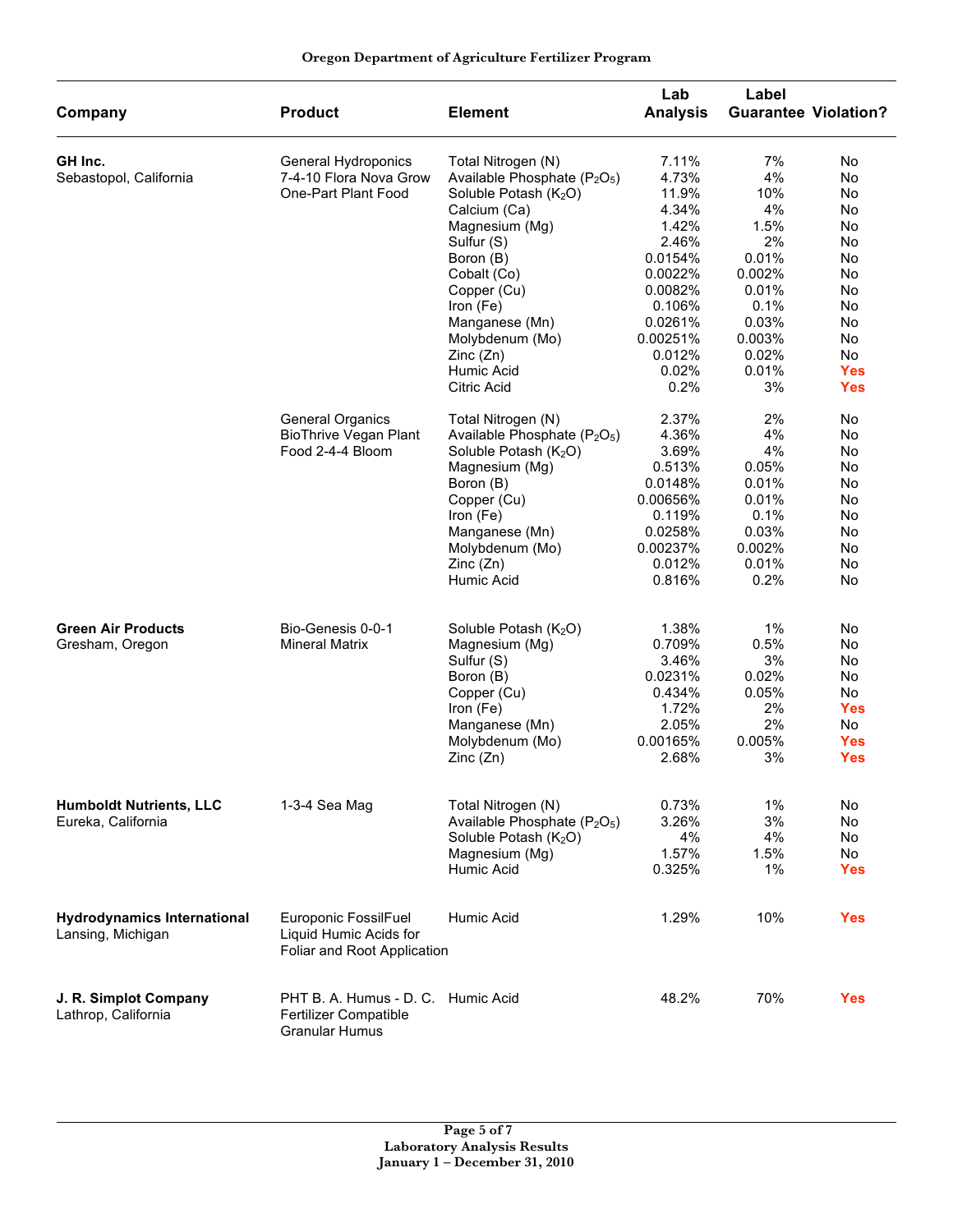| Oregon Department of Agriculture Fertilizer Program |  |  |  |
|-----------------------------------------------------|--|--|--|
|-----------------------------------------------------|--|--|--|

| Company                                              | <b>Product</b>                                              | <b>Element</b>                                                                                                                                                                                                          | Lab<br><b>Analysis</b>                                                                        | Label                                                                         | <b>Guarantee Violation?</b>                                       |
|------------------------------------------------------|-------------------------------------------------------------|-------------------------------------------------------------------------------------------------------------------------------------------------------------------------------------------------------------------------|-----------------------------------------------------------------------------------------------|-------------------------------------------------------------------------------|-------------------------------------------------------------------|
| J. T. Dimmick<br>Garberville, California             | Maxsea 3-20-20 Bloom<br><b>Water Soluble</b><br>Concentrate | Total Nitrogen (N)<br>Available Phosphate (P <sub>2</sub> O <sub>5</sub> )<br>Soluble Potash (K <sub>2</sub> O)<br>Sulfur (S)<br>Boron (B)<br>Copper (Cu)<br>Iron (Fe)<br>Manganese (Mn)<br>Molybdenum (Mo)<br>Zinc(Zn) | 8.45%<br>26.3%<br>25.1%<br>3.19%<br>0.0213%<br>0.086%<br>0.27%<br>0.077%<br>0.211%<br>0.0769% | 3%<br>20%<br>20%<br>2%<br>0.02%<br>0.05%<br>0.1%<br>0.05%<br>0.0005%<br>0.05% | No<br>No<br>No<br>No<br>No<br>No<br>No<br>No<br><b>Yes</b><br>Yes |
| <b>Keg River Chemical Corp.</b><br>Edmonton, Alberta | Agtiva Supreme (83% S)                                      | Sulfur (S)                                                                                                                                                                                                              | 82.9%                                                                                         | 83%                                                                           | No                                                                |
| Kronos Micronutrients, LP<br>Moxee, Washington       | Blu-Min 35.5% Zinc-<br><b>Granular with Sulfur</b>          | Zinc(Zn)                                                                                                                                                                                                                | 36.6%                                                                                         | 35.5%                                                                         | No                                                                |
| Lesco, Inc.<br>Cleveland, Ohio                       | <b>Granular Iron Plus</b>                                   | Magnesium (Mg)<br>Sulfur (S)<br>Copper (Cu)<br>Iron (Fe)<br>Manganese (Mn)<br>Zinc(Zn)                                                                                                                                  | 8.52%<br>6.89%<br>1.11%<br>21.4%<br>11.6%<br>0.286%                                           | 5%<br>7.25%<br>$1\%$<br>20%<br>8%<br>2%                                       | No<br>No<br>No<br>No<br><b>No</b><br><b>Yes</b>                   |
| <b>Light Manufacturing Co.</b><br>Portland, Oregon   | Dr. Pursifull's Organic<br><b>Elixirs Jurassic Acid</b>     | Humic Acid                                                                                                                                                                                                              | 7.74%                                                                                         | 10%                                                                           | <b>Yes</b>                                                        |
| <b>Liquinox Company</b><br>Orange, California        | 0-10-10 Bloom<br>0-2-0 Start Vitamin B-1                    | Available Phosphate (P <sub>2</sub> O <sub>5</sub> )<br>Soluble Potash (K <sub>2</sub> O)                                                                                                                               | 9.72%<br>10.5%<br>2.23%                                                                       | 10%<br>10%<br>2%                                                              | No<br>No<br>No                                                    |
|                                                      | <b>Transplant Solution</b>                                  | Available Phosphate (P <sub>2</sub> O <sub>5</sub> )<br>Iron (Fe)                                                                                                                                                       | 0.092%                                                                                        | 0.1%                                                                          | No                                                                |
| <b>Midstate Fertilizer</b><br>Redmond, Oregon        | Redman 20.5-0-0-24                                          | Total Nitrogen (N)<br>Sulfur (S)                                                                                                                                                                                        | 20.8%<br>25.4%                                                                                | 20.5%<br>24%                                                                  | No<br>No                                                          |
|                                                      | Redman 21-7-14 W10%<br><b>SLON</b>                          | Total Nitrogen (N)<br>Available Phosphate (P <sub>2</sub> O <sub>5</sub> )<br>Soluble Potash (K <sub>2</sub> O)<br>Sulfur (S)<br>Iron (Fe)                                                                              | 19.5%<br>7.91%<br>14.8%<br>7.57%<br>2.85%                                                     | 21%<br>7%<br>14%<br>6%<br>2%                                                  | <b>Yes</b><br>No<br>No<br>No<br>No                                |
|                                                      | Redman 27-12-0-10                                           | Total Nitrogen (N)<br>Available Phosphate (P <sub>2</sub> O <sub>5</sub> )<br>Sulfur (S)                                                                                                                                | 26.1%<br>13.2%<br>10.4%                                                                       | 27%<br>12%<br>10%                                                             | <b>Yes</b><br>No<br>No                                            |
|                                                      | Redman 33-0-0-12                                            | Total Nitrogen (N)<br>Sulfur (S)                                                                                                                                                                                        | 33.1%<br>12.1%                                                                                | 33%<br>12%                                                                    | No<br>No                                                          |